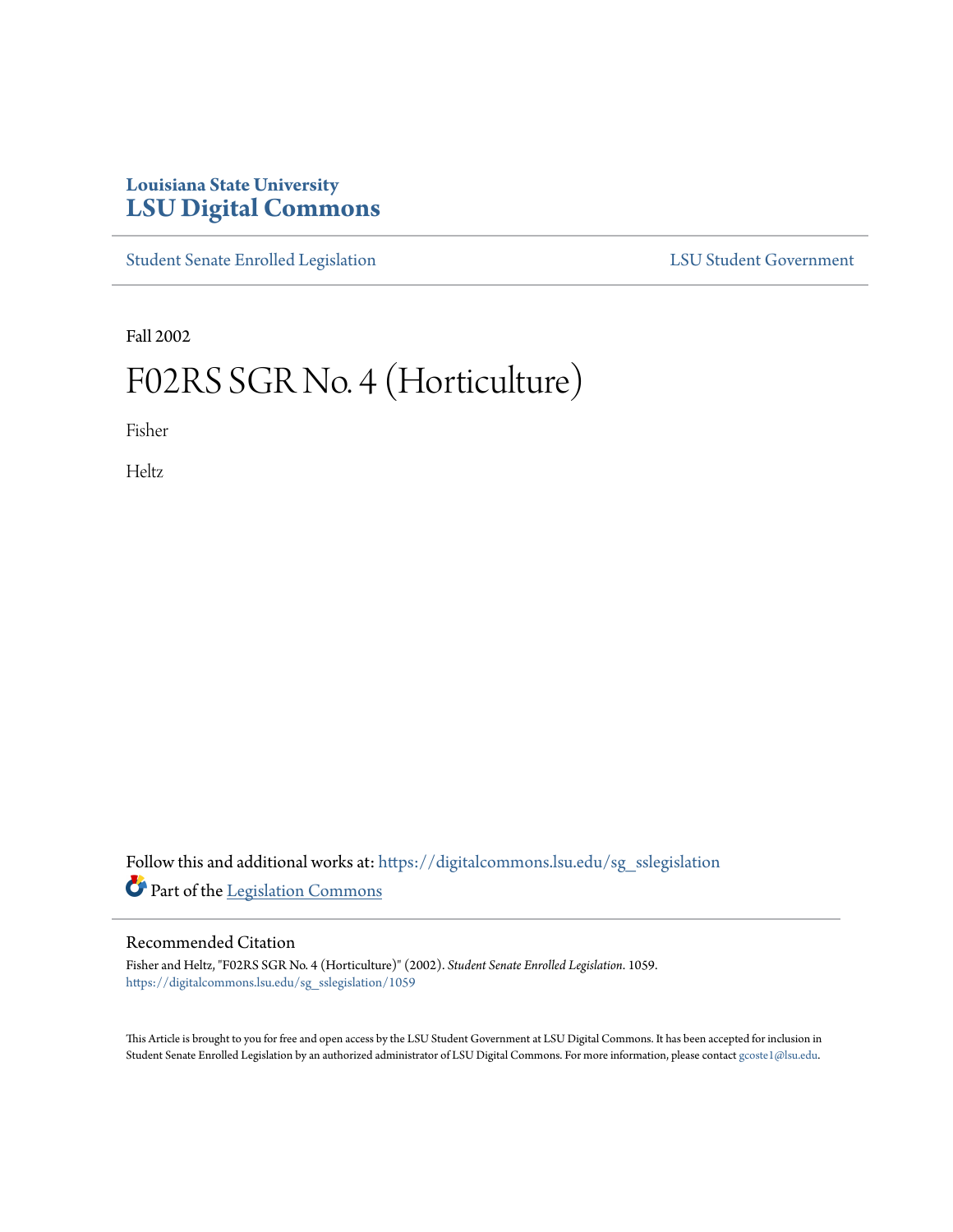STUDENT GOVERNMENT **FINAL** 

[LOUISIANA STATE UNIVERSITY]

**STUDENT SENATE 09 OCTOBER 2002 SGR NO. 4 BY: SENATORS FISHER AND HELTZ**

# **A RESOLUTION**

## **TO REAFFIRM THE PERMANENT LOCATION OF THE HORTICULTURE HILL FARM TEACHING FACILITY ON THE LSU A&M CAMPUS, BY DEMANDING THAT IT REMAIN AT ITS PRESENT LOCATION IMMEDIATELY WEST OF THE LOD COOK CONFERENCE CENTER, AND TO CALL FOR SPECIFIC ACTION TO BE TAKEN AS IT CONCERNS LSU'S MASTER PLAN**

- **PARAGRAPH 1:** WHEREAS, THE LSU A&M STUDENT SENATE OVERWHELMINGLY PASSED STUDENT GOVERNMENT RESOLUTION #7, DATED 31 OCTOBER 2001, CALLING FOR THE HORTICULTURE HILL FARM TEACHING FACILITY TO MAINTAIN ITS "PERMANENT LOCATION," AND
- **PARAGRAPH 2:** WHEREAS, THE MASTER PLAN COMMITTEE, IN SPITE OF THE EXPRESSED WILL OF THE STUDENTS OF LSU THROUGH THEIR REPRESENTATIVE BODY, THE PROVEN VALUE AND WORTH OF THE FACILITY FOR THE LSU AND GREATER COMMUNITY, AND THE NUMEROUS REQUESTS PUT FORTH AT SESSIONS DESIGNED BY THE MASTER PLAN COMMITTEE TO "RECEIVE PUBLIC INPUT," HAVE DISREGARDED THE WILL OF THE STUDENTS ATTEMPTING TO PRESERVE THE FACILITY FOR FUTURE USE BY THE STUDENTS AND FACULTY OF LSU, AND
- **PARAGRAPH 3:** WHEREAS, THE HORTICULTURE DEPARTMENT HAS NOT BEEN ALLOCATED FUNDING TO UNDERTAKE ANY PROPOSED MOVE, AND NO GUARANTEE OF SUCH FUNDING HAS BEEN AGREED TO CONTRACTUALLY, MEANING THAT FUNDING NECESSARY TO REBUILD THE FACILITY SHOULD IT BE DEMOLISHED AND RELOCATED MAY NOT BE AVAILABLE, AND
- **PARAGRAPH 4:** WHEREAS, THE HORTICULTURE HILL FARM TEACHING FACILITY IS USED TO TEACH CLASSES VITAL TO MAINTAIN OUR STATUS AS A LAND GRANT AGRICULTURAL COLLEGE, PROVIDES RECREATION AND SUSTAINENCE FOR LSU AND THE GREATER COMMUNITY, AND IS UNDENIABLY MORE AESTHETICALLY PLEASING AND INSTITUTIONALLY VALUABLE THAN THE PROPOSED PARKING GARAGE SET TO REPLACE IT AS A RESULT OF LSU'S MASTER PLAN, AND